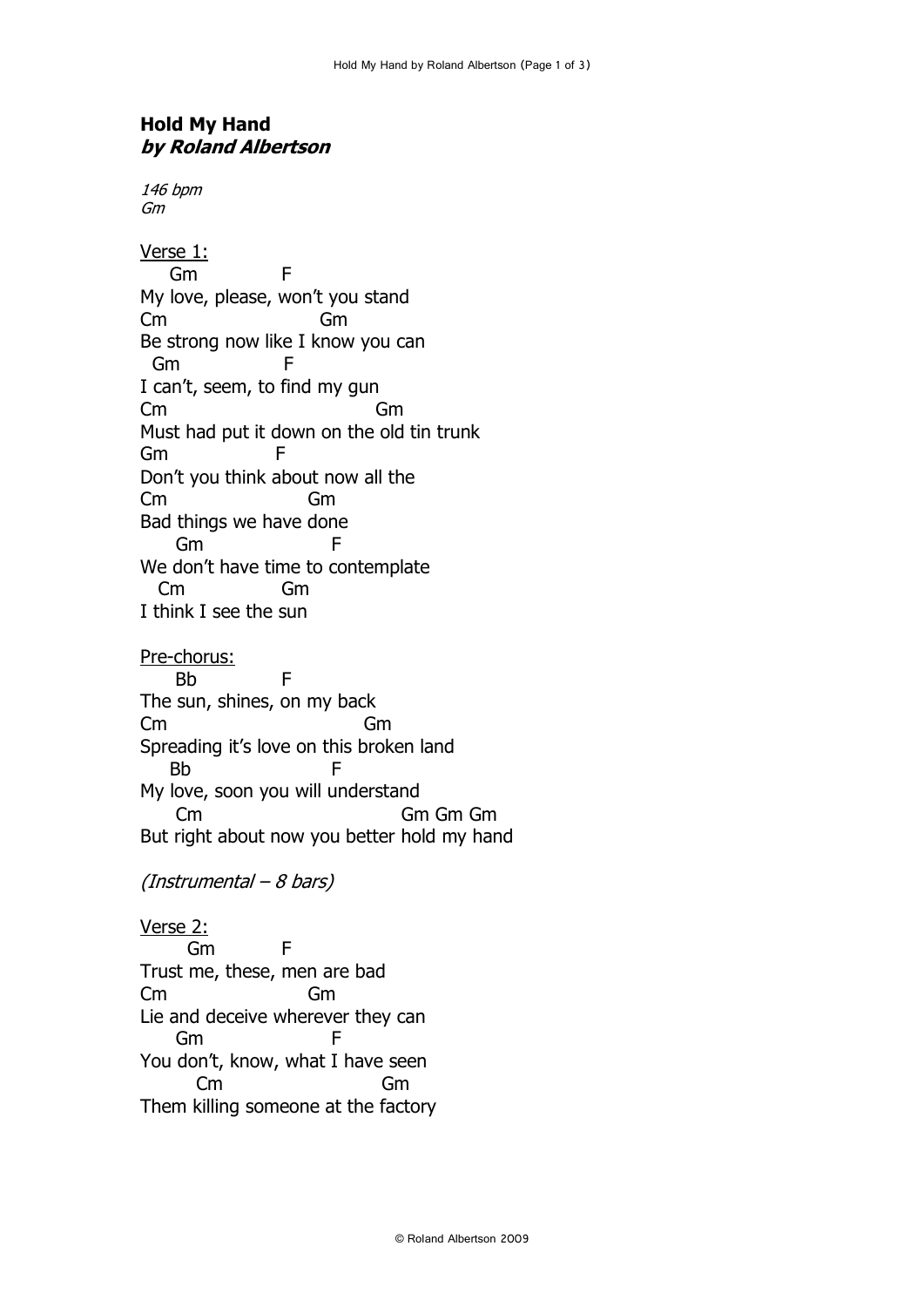Gm F Please don't look behind us they might Cm Gm Notice if you turn Gm F We just might make it out of here Cm Gm Before this whole place burns

Pre-chorus: Bb F The sun, shines, on my back Cm Gm Spreading it's love on this broken land Bb F My love, soon you will understand Cm Gm But right about now you better hold my hand

## Chorus:

 Gm F Hold my hand Cm Gm Hold my hand Gm F Hold my hand Cm Gm Hold my hand (Instrumental – 8 bars) Gm F Cm Gm Gm F Cm Gm Verse 3: Gm F Look out, see, past those trees Cm Gm Old Jim's sittin' with a bead on me Gm F We can't, stand, and be seen Cm Gm I'm not giving up that easily Gm F But please just think about the time you Cm Gm Found me all alone